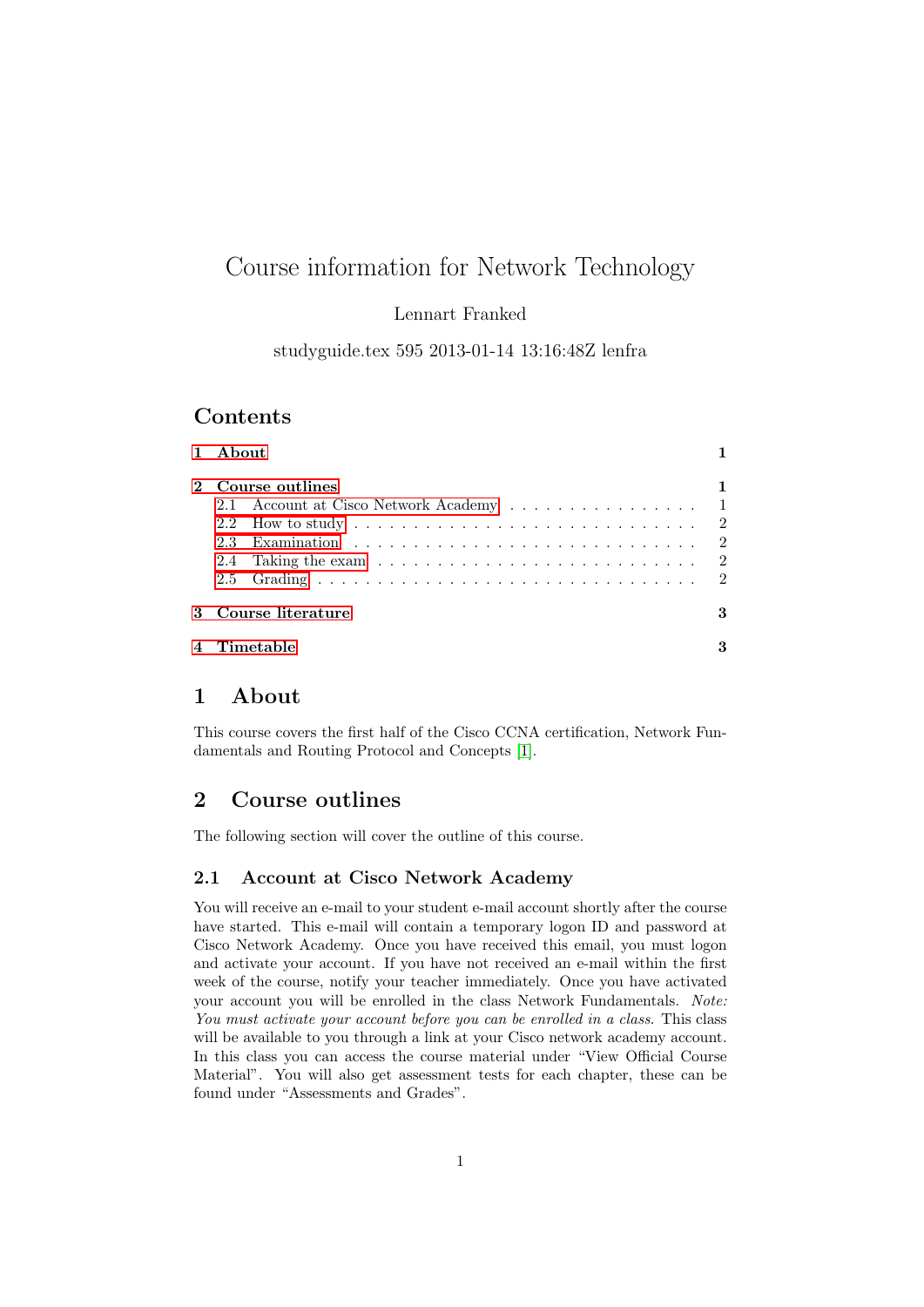#### <span id="page-1-0"></span>2.2 How to study

You should take the corresponding assessment test for each chapter in the course material you read, if you do not pass this assessment test<sup>[1](#page-1-4)</sup>, consult the personalized feedback that is given to you after a completed test for information of what parts you must read again before you retake the test. The assessment tests will not affect your final grade in this course. When you have read all the chapters and passed the assessment tests, you will get access to a practice final Exam. This exam covers all the chapters and is very similar the real exam you will take (final exam). You should have passed all the assessment tests and practice final Exam before taking the final exam.

You must always finish an assessment test if you have started it, otherwise it will lock up and you will not be able to retake it. Each assessment test can only be taken five times, therefore make sure to practice before each test.

#### <span id="page-1-1"></span>2.3 Examination

During this course you will write two exams (final exams), the first exam will be given half way through the course and covers Network Fundamentals. The second exam will be given at the end of the course and covers Routing Protocl and Concepts. You must pass the first exam before you can start with Routing Protocols and Concepts. You will also be given four assignments in this course, two laboratory assignments for Network Fundamentals and one theory assignment followed by a practical laboratory assignment for Routing Protocol and Concepts.

#### <span id="page-1-2"></span>2.4 Taking the exam

You are not allowed to use any aids during the exams, except a blank piece of paper and a pen. Any attempts of cheating during an exam will directly be reported to the disciplinary committee, you will not get a warning. If you talk during the exam you will be asked to abort the exam and come back the next time the exam will be given.

#### <span id="page-1-3"></span>2.5 Grading

<span id="page-1-5"></span>The following grading criteria will be used throughout this course.

| Grade | Score |
|-------|-------|
| F,    | 70\%  |
| Ð     | 75%   |
| €     | 80\%  |
| В     | 85%   |
|       | 93%   |

Table 1: Grading criterias.

<span id="page-1-4"></span><sup>1</sup> see Table [1](#page-1-5) for grades.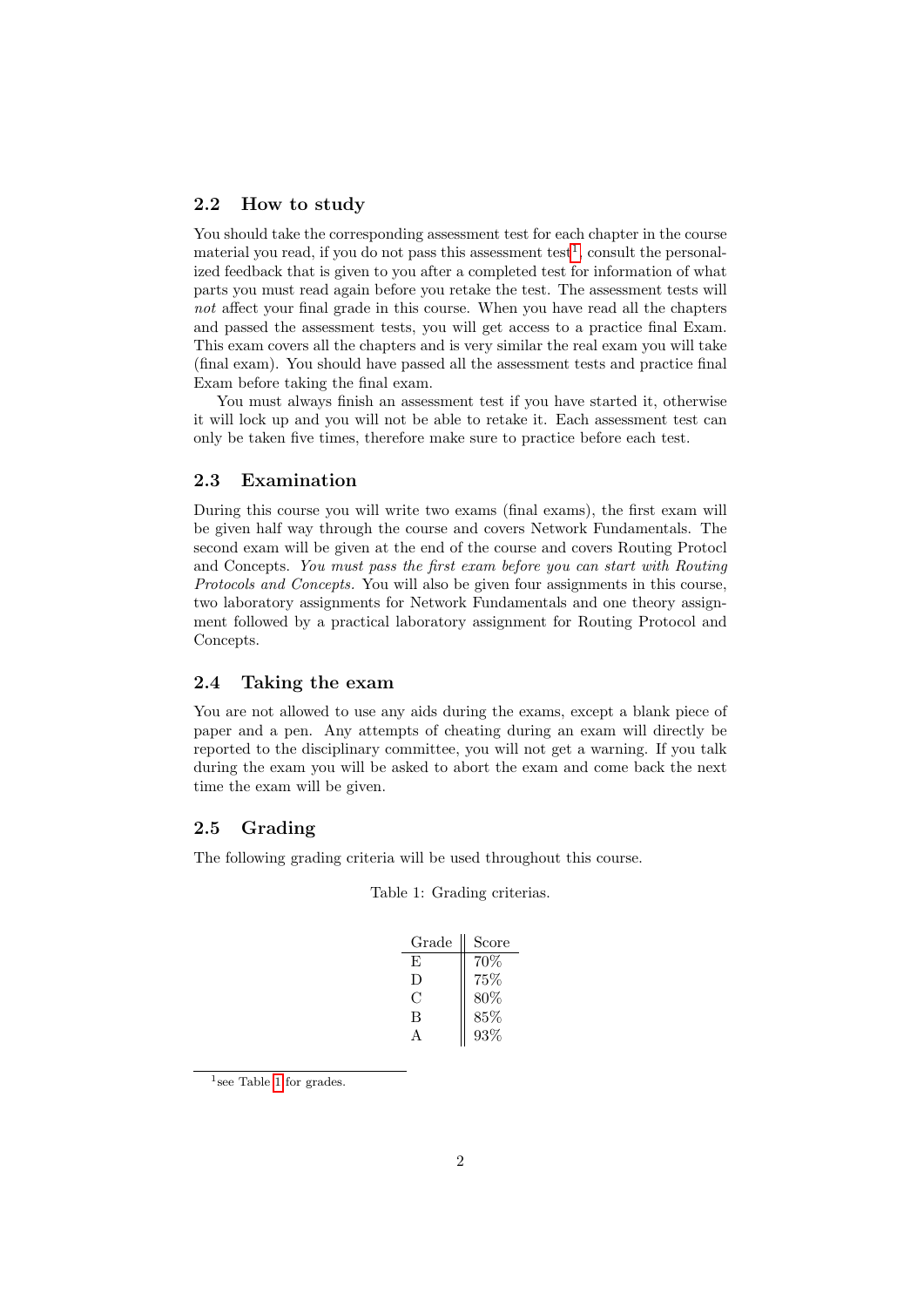The final grade for the course will be based on the mean value from your final exam scores for Network Fundamentals and Routing Protocol and Concepts.

### <span id="page-2-0"></span>3 Course literature

The course literature will be available for free at Cisco network academy, however if you prefer to read the material in book form you can buy [\[2\]](#page-2-3) for Network Fundamentals and [\[3\]](#page-2-4) for Routing Protocol and Concepts.

### <span id="page-2-1"></span>4 Timetable

See Table [2 on the next page](#page-3-0) for a complete timetable for the course.

## References

- <span id="page-2-2"></span>[1] Ccna certification, 2013. URL [http://www.cisco.com/web/learning/](http://www.cisco.com/web/learning/le3/le2/le0/le9/learning_certification_type_home.html) [le3/le2/le0/le9/learning\\_certification\\_type\\_home.html](http://www.cisco.com/web/learning/le3/le2/le0/le9/learning_certification_type_home.html).
- <span id="page-2-3"></span>[2] Mark A. Dye, Rick Mcdonald, and Antoon W. Rufi. Network Fundamentals. Cisco press, 800 East 96th Street, Indianapolis, IN, 2012. ISBN 978-1-587- 13348-0.
- <span id="page-2-4"></span>[3] Rick Grazuani and Allan Johnson. Routing Protocols and Concepts: CCNA Exploration Companion Guide. Cisco press, 800 East 96th Street, Indianapolis, IN, 2012. ISBN 978-1-587-13272-8.